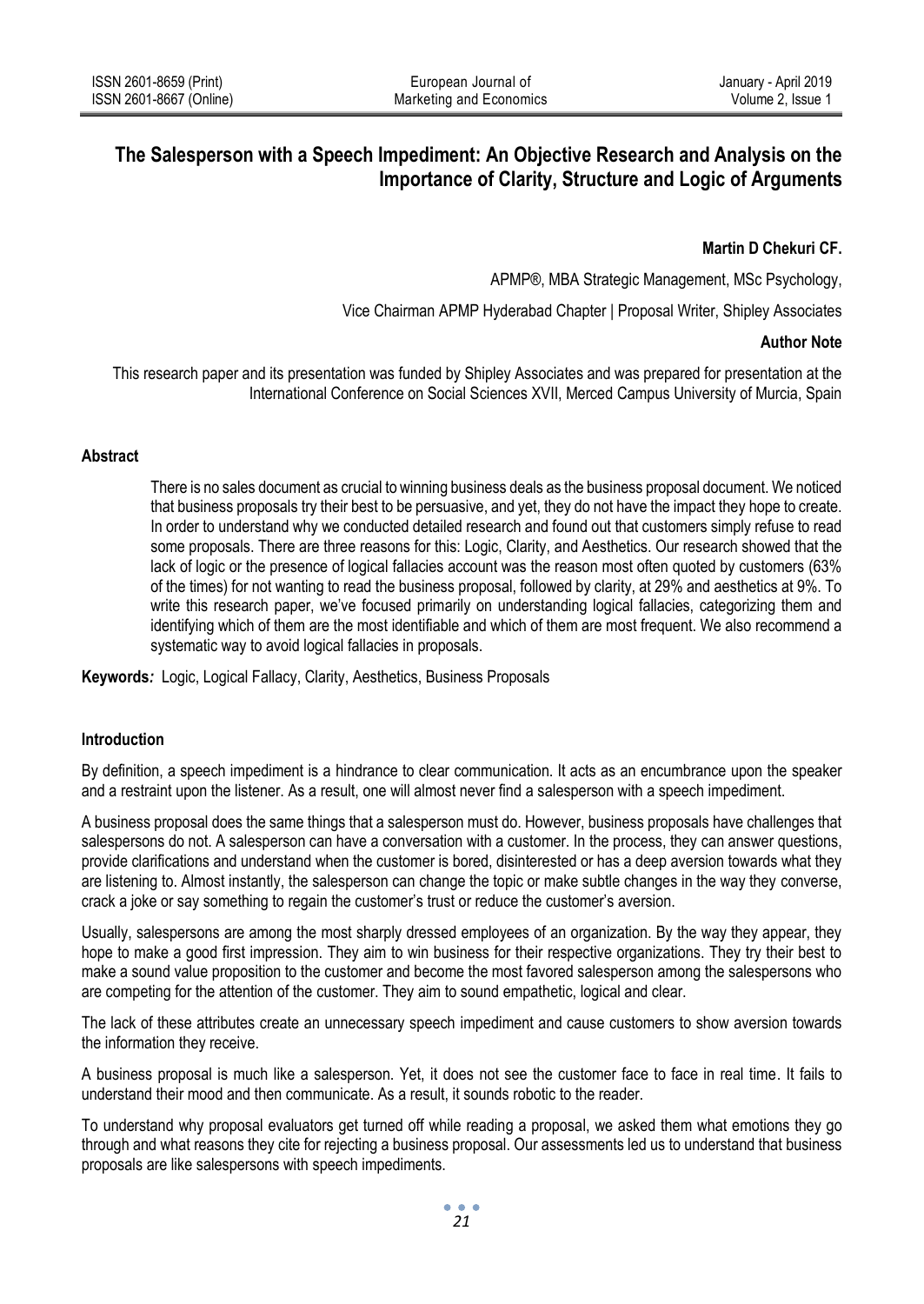| ISSN 2601-8659 (Print)  | European Journal of     | January - April 2019 |
|-------------------------|-------------------------|----------------------|
| ISSN 2601-8667 (Online) | Marketing and Economics | Volume 2. Issue 1    |

But often, a business proposal has at least one significant speech impediment. It fails to be logical and clear. As a result, it invites the dislike of the evaluator who is reading it.

In our research in the past, we assumed that the lack of clarity was the reason that deterred most customers from reading a business proposal. While there is significant evidence to substantiate the negative impact of complex jargon and convoluted sentences on readers, our recent studies showed us a greater, more significant reason for customers disposing business proposals without reading them. Logic, or the lack of it was the greatest contributor to customer's instant aversion towards a business proposal. The lack of logic combined with the lack of clarity often was the perfect recipe for instant proposal aversion.

## **Proposal Aversion**

Proposal evaluators consider their job to be extremely tedious, time-consuming, boring and hectic. They do not possess the time nor the patience to read business proposals. Unfortunately for them, business proposals tend to be lengthy. While some proposals are just about 20 pages long, most business proposals are about 100 pages long. In some cases, as often seen in the case of federal bids in the United States, proposals can be over 1000 pages long, and may require the pooling of multiple evaluators to read through proposals and award a bid. This was the primary cause of the reduced motivation to read the proposal; A simple lack of desire because of the tediousness of the work involved. However, we understood from proposal evaluators that there were other factors that in fact caused what we termed, "proposal aversion."

We define proposal aversion as *"the state of mind a proposal evaluator attains when they dislike a proposal and make a conscious or subconscious decision to not award the bid to the organization that authored the proposal- after reading the proposal (in part, or in whole)."*

We asked forty-two (42) senior managers from across the globe who have had experience in evaluating business proposals on what caused proposal aversion, and at what stage they arrived at the aversion.

Based on their input, we found that they developed an aversion towards a business proposal if it had a fallacious claim or was backed up by poor logic. This was recorded 63% of the times. The lack of clarity was another culprit, which we recorded 29% of the times. Interestingly, although we assumed this would be a significantly important factor, the aesthetics, coverpages, graphics and graphical descriptions of a proposal seemed to matter to only 8% of proposal evaluators.



Figure 1: Contributors to proposal aversion

Proposal aversion was most often noticed after the evaluator read a significant portion of the proposal. 24% of all proposal evaluators claimed that a poorly written executive summary (chapter one) of the proposal was a contributor to proposal aversion. Most of the evaluators (64%) claimed that they faced aversion after reading about 20-40 pages. The rest claimed that they reached aversion after they finished reading the proposal.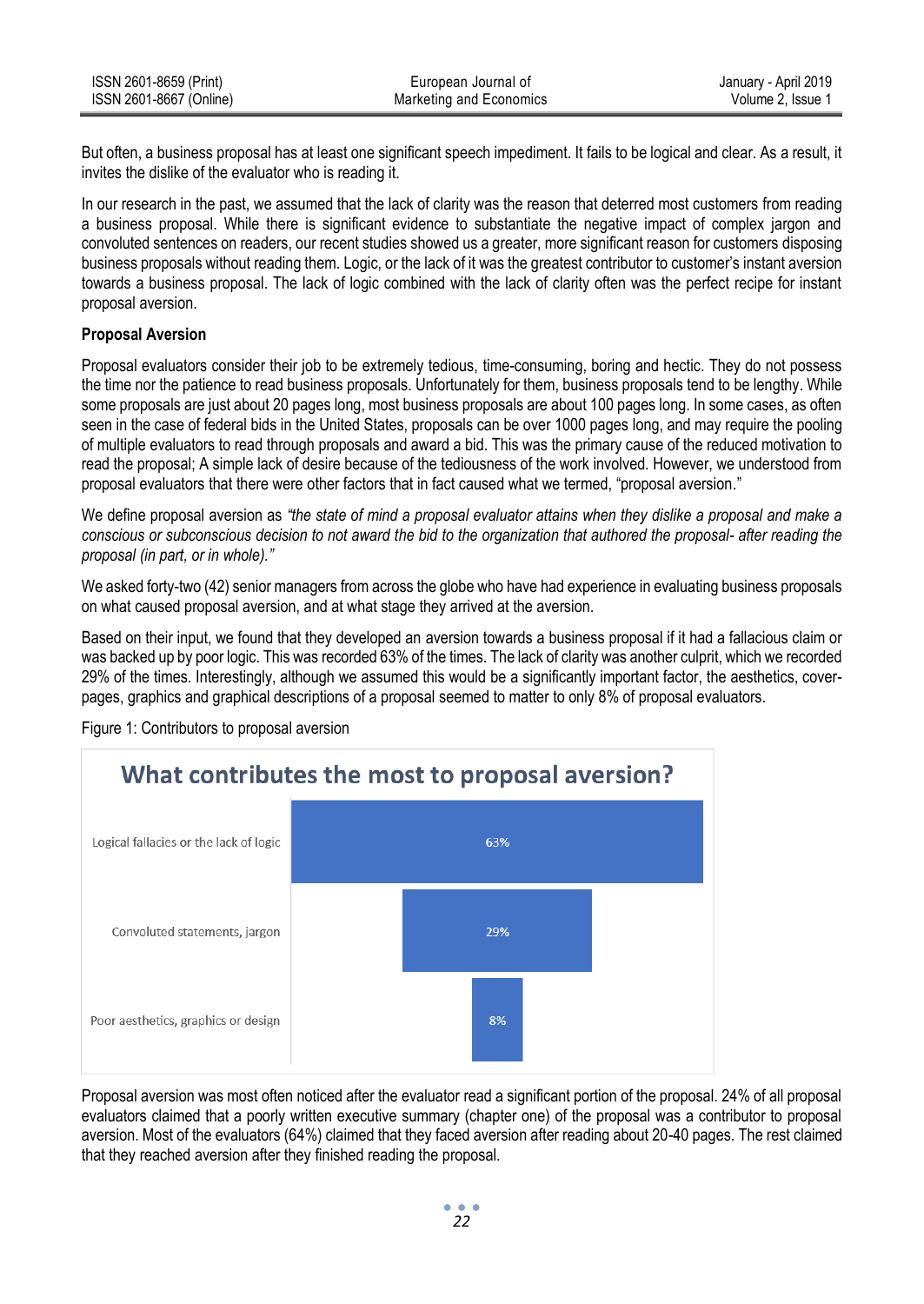#### Figure 2: Proposal Aversion and its Development



## **Logical Fallacies in the Salesman's Argument**

A logical fallacy is the use of the wrong reason to construct an argument. The word "argument" has its origins in the word "arguere" from Latin, which means, "to make clear, prove or accuse." One of the most respected definitions of the word "argument" was given by Van Eemeren.

"Argumentation is a verbal and social activity of reason aimed at increasing (or decreasing) the acceptability of a controversial standpoint for the listener or the reader, by putting forward a constellation of propositions intended to justify (or refute) the standpoint before a rational judge" (Eemeren, 1999)

As suggested by Van Eemeren, at the heart of an argument lies the salesperson's opinion, inference or assertion that causes them to gain a "reason." This reason is put into words and stated to the listener or reader. Then, the reason is backed up by more propositions to solidify the argument.

### **What causes a logical fallacy?**

Any logical fallacy begins with the salesperson desiring to make a point through reasoning. The reasoning comes from inferences. (Walton, Fundamentals of Critical Argumentation, 2006) Sometimes, the reasoning does not adequately consider the various external factors that affect the argument. And hence, the argument finds itself to be fallacious. Sometimes fallacious logic is rooted in cognitive biases or partially viewed data (Schwarz & Asterhan, 2008). Some other times, it is rooted in a completely unplanned interpretation of social information (Kahneman, 2011). Sometimes, it could just be because of an emotional appeal on the salesperson's mindset or the customer's mindset.

And yet at other times, it is just because the salesperson "thinks" so. 'Thinking' and 'reasoning' are completely different, with 'thinking' being sometimes, an involuntary process, but 'reasoning' being a voluntary, conscious effort. (Schwarz & Asterhan, 2008)

As suggested above, there are many ways to arrive at a logically fallacious argument. One interesting point we may note here is that the correct inferences do not necessarily point to correct reasoning or correct arguments. Correct inferences point to correct reasoning and correct arguments only when they are channeled through a deliberate, conscious and verified process of unbiased thinking and reflection. (Moshman, 1995)

During our research, based on our conversations with customers, we identified many logical fallacies. While the subject of rhetoric and debate teach over 300 logical fallacies, (Bennett, 2013) we will restrict this study to the 10 most commonly found logical fallacies.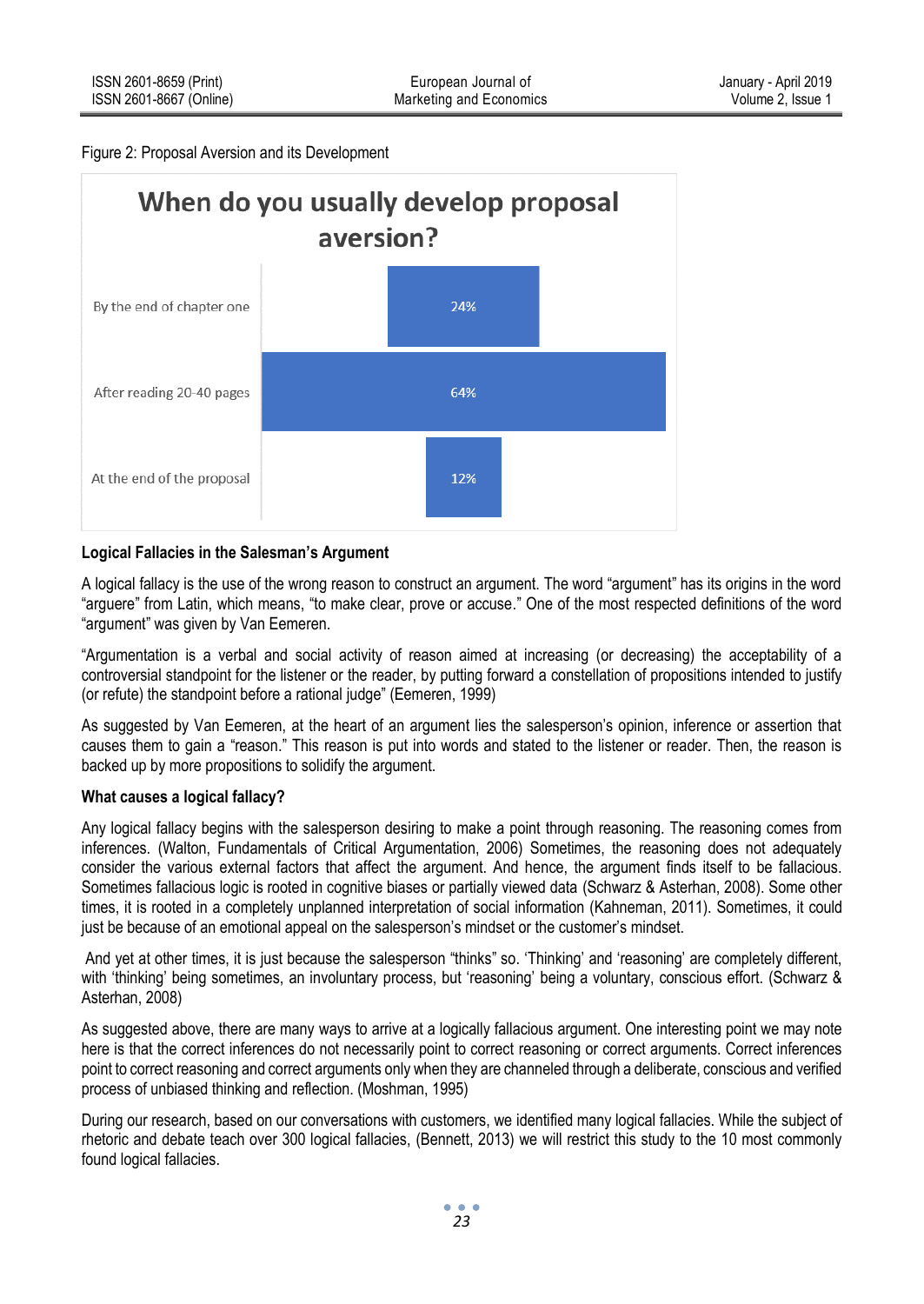## **Ten Common Logical Fallacies and Their Examples**

Slippery Slope: If A happens, then B will happen.

The Slippery Slope Fallacy is a common occurrence in proposals, where proposal writers and contributors assume from prior experience with customers. Statements such as "If your servers are slow, your business will slow down too." While the statement is accurate, it is still an assumption. Hence, a better alternative would be "If your servers are slow, it may slow down your business too." Using the word "may" has a considerable impact on reducing the frequency of occurrence of the Slippery Slope logical fallacy (Lode, 1999)

Hasty Generalization: A & B have an attribute "X," and hence, C will have it too.

Hasty Generalization is much akin to Slippery Slope. There are two kinds of. logical fallacies under the umbrella term "Hasty Generalization." The first, 'Universal Generalization', is a fallacy where the argument applies a particular instance to a universal condition. The second, namely 'Secundum Quid' does the same thing as Universal Generalization, and also overlooks the qualifications of the premise. (Walton, Rethinking the Fallacy of Hasty Generalization, 1999)

Both these are common sightings in business proposals. The writer usually relies on previous experience and makes a predictive assertion without careful reasoning. The Hasty Generalization fallacy finds its place very often in business proposals where proposal writers make assertions such as "Your competitors, A & B rely on our solution to meet their market needs. Our solution will certainly help you meet your market needs as well."

Post Hoc Ergo Propter Hoc: B happened after A. Therefore, B happened because of A

The Greeks realized this fallacy millennia ago. Because one event follows another event, it does not mean that the first event caused the second event. (Grouse, 2016) This is one of the most noticeable forms of logical fallacies. Customers understand consequential occurrences in their environments better than we do. Hence, business proposal writers must be aware that just because a customer's data shows consequential occurrences, there is no guarantee that it is because one event led to another. A statement such as "The data shows that the customer footfall is low on Monday because the day prior was Sunday" may seem like an adequate analysis. However, customers may have identified other reasons for this that the proposal writer is not aware of. In scenarios where an assumption as this is made, it is best to check before making an assertion.

Cum Hoc Ergo Propter Hoc: Correlation is not equal to causation.

This fallacy is very similar to the previously stated logical fallacy, Post Hoc Ergo Propter Hoc. However, it is slightly different. The latter suggestions causation because of the chronology of events. The former does not. (Eabrasu, 2015)

Cum Hoc Ergo Propter Hoc is the easiest logical fallacy to identify for customers who have spent sufficient time pondering over their own data.

Figure 3: Spurious Correlation between drowning and Nicolas Cage films: Why Correlation is not Causation (Vigen, 2015)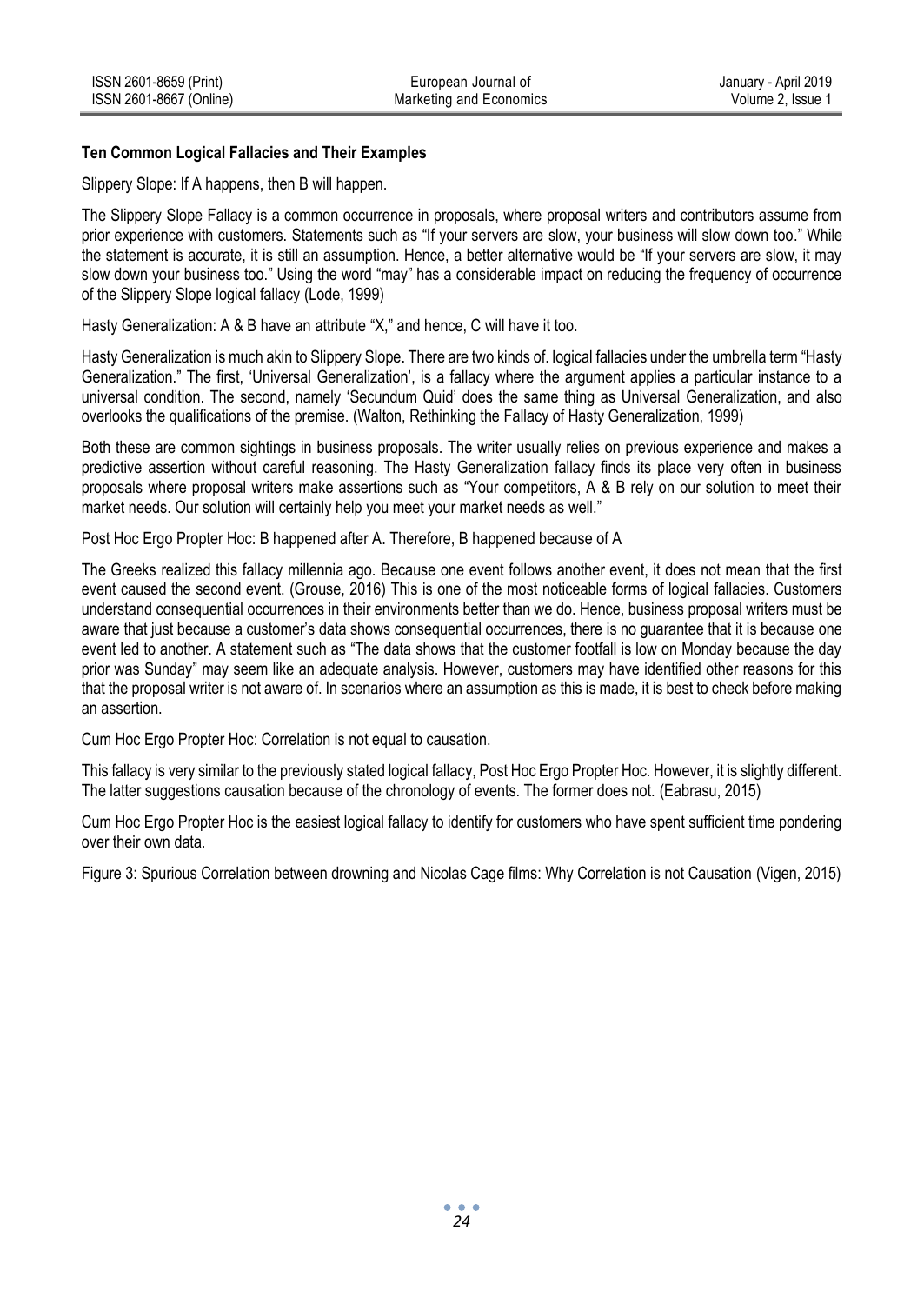# Number of people who drowned by falling into a pool



Eager business proposal writers make the mistake that data points put together suggest a certain pattern, and Therefore, correlate to support an argument. While correlation can imply causation, in some scenarios, it simply does not

False Dilemma/ Either Or Fallacy: If not A, then B. If not B, then A

The False Dilemma Fallacy is type of fallacy where an argument is based on two extremes; where there is infact, an alternate option. This is a fallacy not just common in business proposals but also a common fallacy in making a conclusion from corporate data analyses. The False Dilemma/ Either-Or Fallacy does not leave space for a middle ground. (Hanks, 2019)

In business proposals, they are commonplace through statements like "We understand your problem. It is likely caused by one of two factors, A or B." Although the statement may at first glance seem to be true, there is a likelihood that in the environment of the customer, it is caused by neither A nor B, or both. If an assertion such as this must be made, it is best to check with the customer or state the assumption in the next line.

## Ad Populum: Everyone is doing it

Ad Populum or the "Bandwagon" argument is a common logical fallacy. It is common in rhetoric, business circles and in proposals. Statements such as "80% of our customers want to use our product again. We are sure you will use our product more than once too" are common occurrences. While the first statement is a good argument in itself to persuade someone to purchase the product, the second statement is a logical fallacy. In the European Union especially, business proposals and statements of work (SOWs) are taken very seriously. If a claim is made and it does not eventually pan out, the customer has the right to sue the vendor for the claim that had been made.

# **Strawman Fallacy**

The strawman fallacy misrepresents the competitors' argument and tries to gain leverage from the same.

A common business proposal strategy is what is termed as "ghosting." The ghosting strategy aims to take down a possible competitor strategy. This is done by over-emphasizing competitor weaknesses or underplaying the importance of their strengths. While the tactic in itself is not ethically wrong to use, customers have identified it as a logical fallacy. Overemphasizing competitor weaknesses without enough emphasis on self-strength or vice versa often is viewed as ghosting poorly done. In scenarios as this, it is considered to be a strawman fallacy.

## **Argument by Gibberish and Ambiguity**

While we have found that the lack of clarity is a major contributor to proposal aversion, in some cases, customers also viewed it as a logical fallacy. Argument by gibberish attempts to confuse customers so that they do not thoroughly understand what is being stated. Arguments by gibberish are often found in the Terms and Conditions chapter of a proposal. They are also found in some executive summaries where there is too much emphasis put on the features of the product/ solution rather than on the benefits of the same.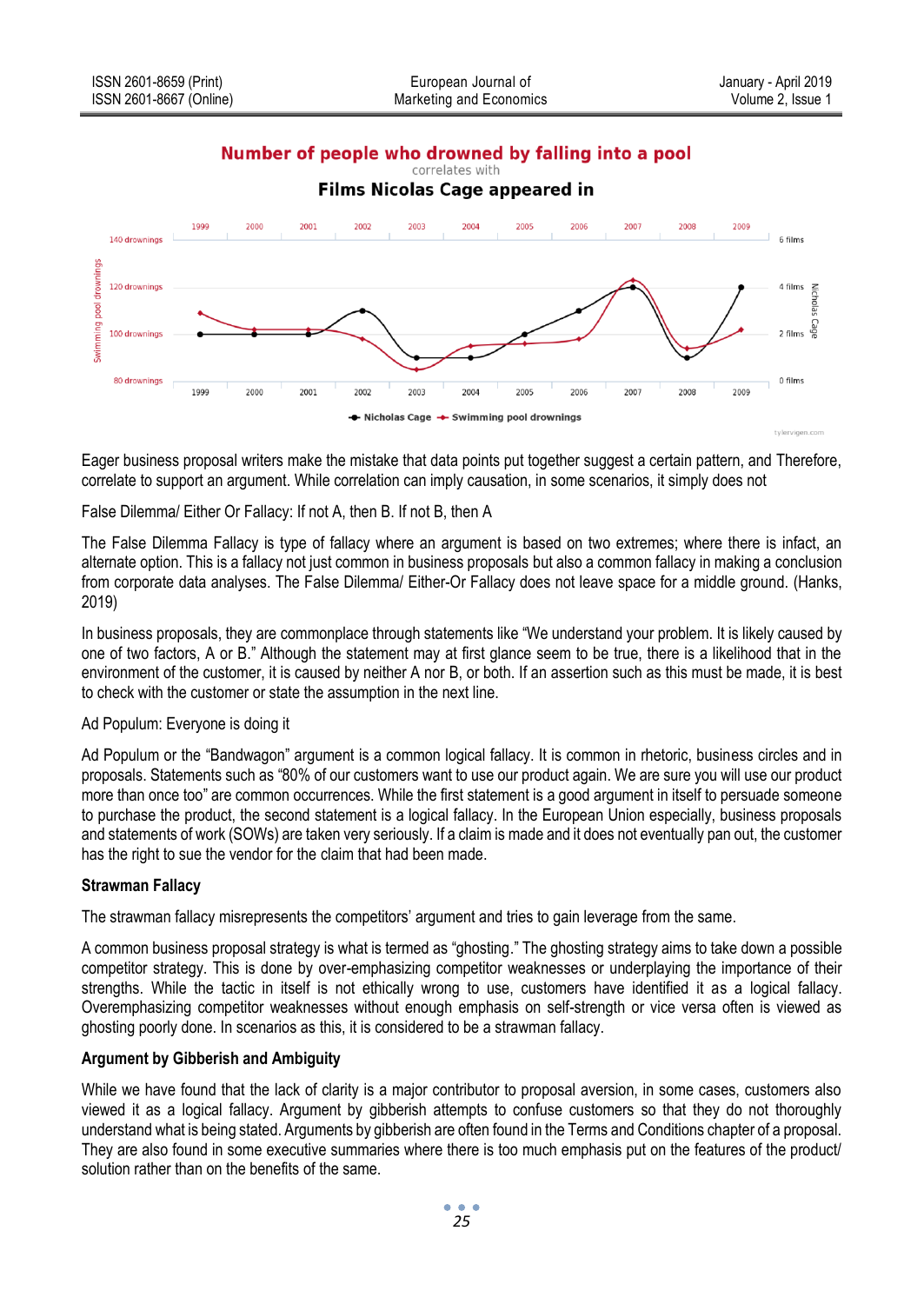## **The Texas Sharpshooter Fallacy**

The name "Texas Sharpshooter Fallacy" comes from a funny anecdote about a certain Texan who fired gunshots at a barn, and then painted a target where most of his shots clustered, and then made the outlandish claim to be a sharpshooter.

A lot of times, selective data analysis is used by proposal writers to make a claim. The error of judgement is a logical fallacy and is easy to notice when the entire data sample is taken into consideration.

## **Appeal to Authority**

The Appeal to Authority logical fallacy is often found in the executive summary of business proposals that aim to be persuasive. In a bid to make their arguments strong, proposal writers make an effort to find data from popular sources to aid their claims.

In our interviews with proposal evaluators, we've understood that the appeal to authority is only understood as a logical fallacy if subsequent points are not effective reasons for the argument.

## **Data Analyses of Logical Fallacies and Their Impact in Business Proposals**

### **The Most Frequent Logical Fallacies**

We studied and manually assessed 50 business proposals carefully over a span of a year. We identified that the most frequent logical fallacies were not the same as the most identified logical fallacies in the data sample that we considered. We assessed business proposals from multiple organizations and arrived at the following analysis.

### Table 1

The Most Recurrent Logical Fallacies

Logical Fallacies: Observed Cumulative Frequency in 50 business proposals

| Logical Fallacy                     | Frequency | Percentage |
|-------------------------------------|-----------|------------|
| Slippery Slope                      | 104       | 18%        |
| Appeal to authority                 | 102       | 17%        |
| Argument by Gibberish and Ambiguity | 95        | 16%        |
| Strawman fallacy                    | 76        | 13%        |
| <b>Hasty Generalization</b>         | 64        | 11%        |
| The Texas Sharpshooter              | 52        | 9%         |
| False Dilemma / Either-Or Fallacy   | 40        | 7%         |
| Ad Populum                          | 28        | 5%         |
| Post Hoc Ergo Propter Hoc           | 16        | 3%         |
| Cum Hoc Ergo Propter Hoc            | 12        | 2%         |
|                                     |           |            |

### **The Most Noticeable Logical Fallacies**

Although the above study gave us tremendous insight, we wanted to see if the most recurrent fallacies were also the most identified ones.

In our interviews with proposal evaluators, we asked: "Of all the logical fallacies, which are the most frequently observed fallacies?" We asked evaluators to pick three logical fallacies out of ten. Based on the data we gathered, we were informed that the following logical fallacies played the most significant role in deterring the interest of the evaluator.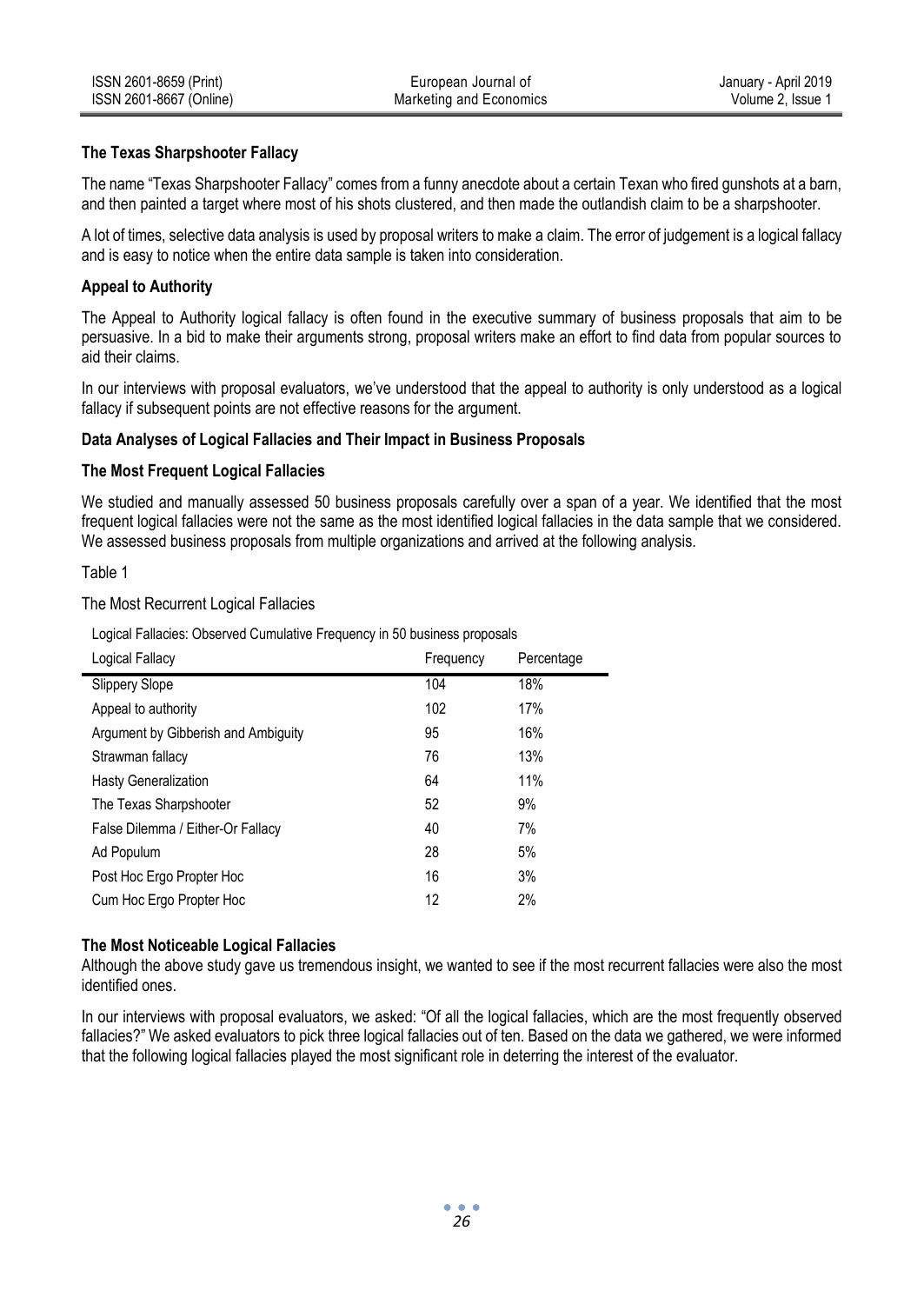| ISSN 2601-8659 (Print)  | European Journal of     | January - April 2019 |
|-------------------------|-------------------------|----------------------|
| ISSN 2601-8667 (Online) | Marketing and Economics | Volume 2. Issue 1    |

# Table 2

The Logical Fallacies that Proposal Evaluators Identify and are Averse to

| Proposal Aversion Creating Logical Fallacies | 1st Place | 2nd place | 3rd place | Total<br>Score |
|----------------------------------------------|-----------|-----------|-----------|----------------|
| Hasty generalization                         | 10        |           | 3         | 20             |
| The Texas Sharpshooter                       | 9         | 3         | 5         | 17             |
| Argument by Gibberish and Ambiguity          |           | 4         | 4         | 15             |
| Cum Hoc Ergo Propter Hoc                     | 5         | 3         | 6         | 14             |
| False Dilemma/ Either-Or Fallacy             | 2         |           |           | 12             |
| Strawman fallacy                             |           | 6         | 5         | 12             |
| Appeal to authority                          | 3         | 2         | 6         | 11             |
| Post Hoc Ergo Propter Hoc                    |           |           | 4         | 9              |
| Ad Populum                                   | 2         | 3         | 4         | 9              |
| Slippery Slope                               |           |           |           |                |
|                                              |           |           |           |                |

## **The Impact of Logical Fallacies**

While interviewing our 42 proposal evaluators, we asked them if proposal aversion is instantly caused by a logical fallacy, or if there is an intermediate emotion. In response to our query, 74% of the evaluators explained that logical fallacies cause a "suspicion" or a "breach of trust." Another 20% of them said that logical fallacies cause "doubts that hinder an unbiased viewing of the rest of the proposal." Only 6% of the proposal evaluators said that logical fallacies instantly caused "proposal aversion" without an intermediate emotion.

Figure 4: Intermediate Emotions before Proposal Aversion



# **Strategies to Make an Airtight Argument**

### **The Structure of An Argument**

While there is no singular way to perfectly tackle and avoid all forms of logical fallacies in business proposals, we recommend following the following principles to reduce the frequency of their occurrence.

### **Precision**

The first and most important way to articulate a sound argument is to start with the conclusion. What are you trying to prove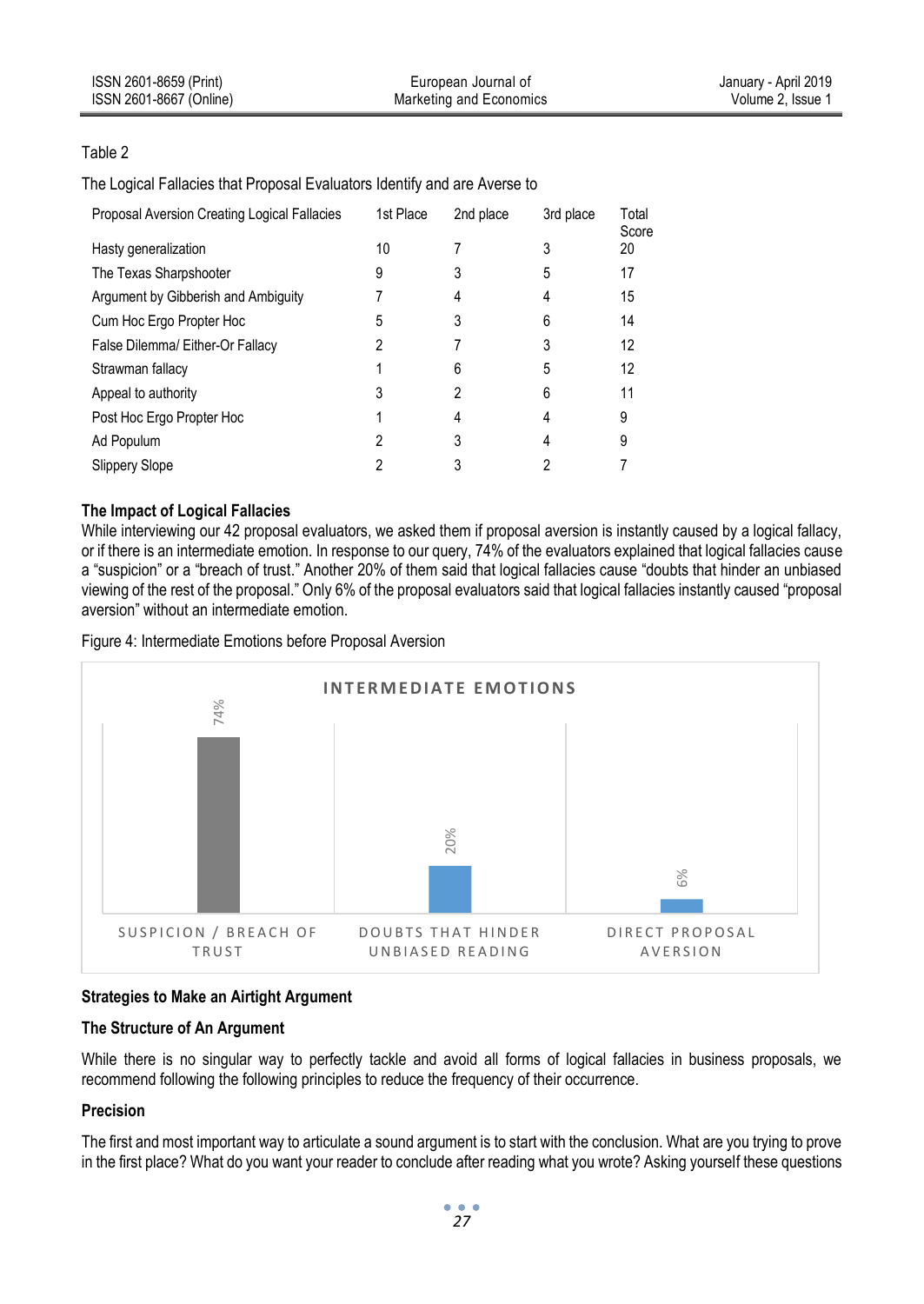| ISSN 2601-8659 (Print)  | European Journal of     | January - April 2019 |
|-------------------------|-------------------------|----------------------|
| ISSN 2601-8667 (Online) | Marketing and Economics | Volume 2. Issue 1    |

over and over again helps you stay concise and crisp and not wander into irrelevant topics or make statements that would work against you.

Finally, each reason must be supported by a significant piece of evidence, the lack of which causes the reason cited to be unsubstantiated. Hence, the writer must play with multiple reasons, and remove reasons that are not relevant, and come up with curated, re-written reasons that are specific and relevant to those who are reading what they have been presented.

## **Pyramids**

To reduce logical fallacies in your document, use the Minto Pyramid Principle in articulating your message. Using the pyramid principle will help you craft a crisp document that eliminates unnecessary content and helps you stay focused on your key message. Also look for content that does not add value to the reader, or which does not make sense in the pyramid.



Figure 5: The Minto Pyramid Principle: Using this technique, proposal writers can ensure that proposals are focused on the key message- instead of confusing the reader (and the writer) (Minto, 1978)

### **Paragraphs**

Another systematic way to avoid logical fallacies is by using Scott Lovell's Structure for Arguments by Systematic Outlining (Lovell, 2009) as follows:

Paragraph 1: Introduction and Thesis Paragraph 2: Statement of Fact and Definitions Paragraph 3: Proof 1 Paragraph 4: Proof 2 Paragraph 5: Proof 3 Paragraph 6: Counterpoints Paragraph 7: Systematic refutation of counterpoints Paragraph 8: Conclusion

An alternative, if the above recommendation seems rather long for a proposal; is to combine paragraphs 3,4 and 5 can be combined into a single paragraph. Paragraph 6 and 7 can also be combined into a single paragraph to reduce the amount of content that goes to make a strong, air-tight argument.

### **The Strength of An Argument**

The strength of a man is dependent on his skeleton. And then on the muscle that lies on top of it. And then on the strength of the cells and tissues that have developed his body.

> $\bullet$   $\bullet$ *28*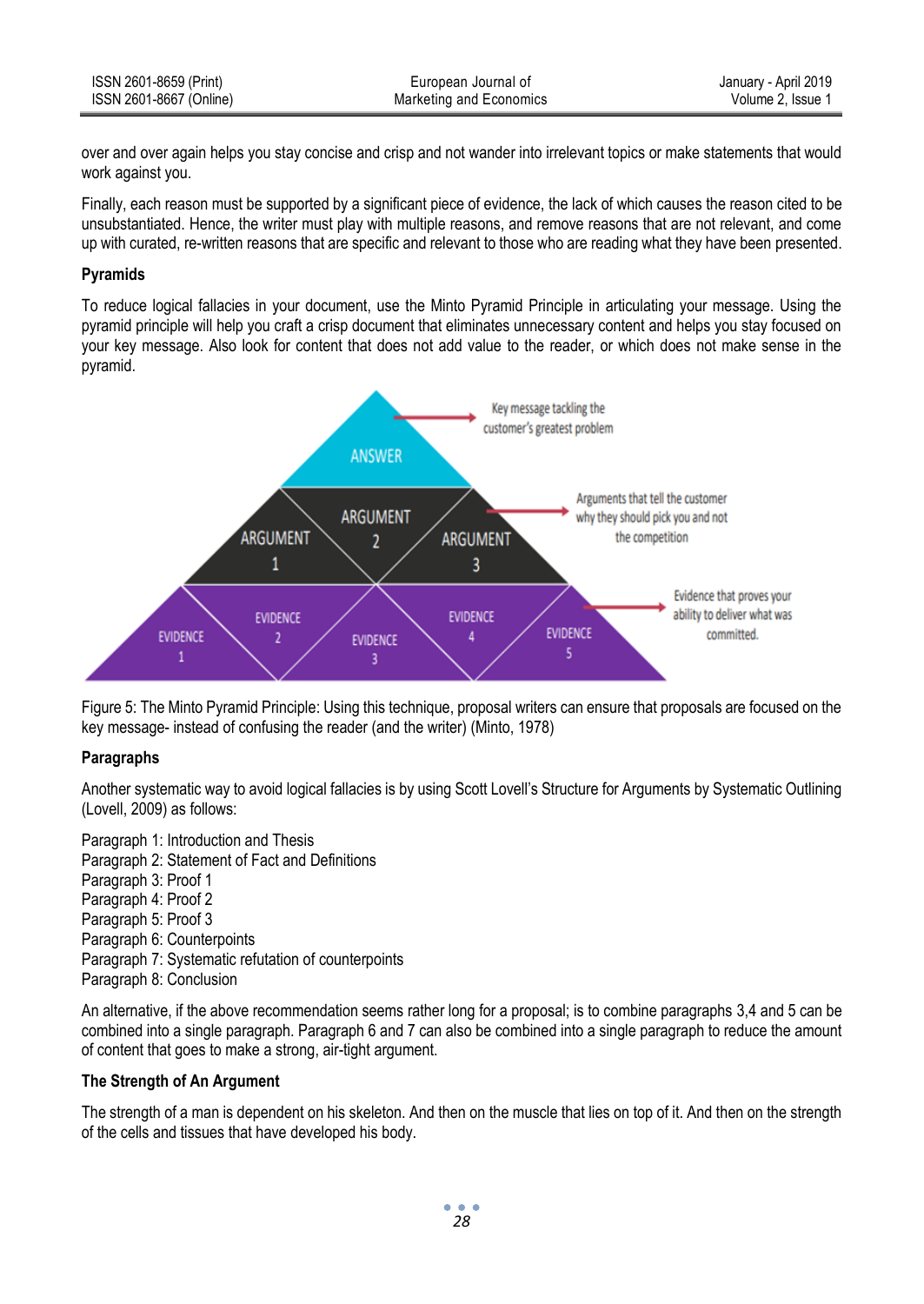| ISSN 2601-8659 (Print)  | European Journal of     | January - April 2019 |
|-------------------------|-------------------------|----------------------|
| ISSN 2601-8667 (Online) | Marketing and Economics | Volume 2. Issue 1    |

Quite similarly, the strength of an argument is dependent on the things that make it. The reasons it provides and the evidence it lays out.

Step 2 is to find reasons for your reader to agree with you. Hence, the number of reasons you give them is not as important as the weight the reasons have on the mind of the reader. You cannot give an automobile company the reasons which are relevant to a pen factory. Even if the reason is relevant, it must be modified so that the reader finds it relevant to his problem. No two reasons must be similar. If they are similar, it is best to combine them under one heading. Too many reasons are not good too, for people have trouble remembering more than three at a time.

## **Sincerity**

One can often notice that the strength of the argument is largely dependent on the conviction of the writer. If the writer is asked to showcase the strength of a dinosaur when he is asked to write on chickens, it is hardly possible. This causes the writer to start coming up with content that he himself does not agree with. Which in turn becomes an unnecessary set of words that remove the steam out of the argument and make it sound feeble. One must always remember the adage, "Empty vessels make much noise."

## **Sequence**

In a proposal, the sequence of arguments is vital to clarity. A set of arguments that are jumbled cause confusion. Anything that is confusing causes a significant amount of fog in the mind of the reader. Hence, it is important for statements and paragraphs to have a logical sequence to them. The ideal argument unfolds like a handkerchief. It is not like a messy roll of cloth stuffed into the crevice of a messy suitcase. Instead, it is sequentially arranged. The conclusion of your argument is articulated in the beginning, and the message, the reasoning, and the evidence that support the argument unfold systematically.

## **Specifics**

Numbers are impactful when you state evidence to prove a point you are trying to make. To persuade someone that you are good at getting results, you should also subtly make the other person question how many times they've missed getting the said results. This is why numbers are critical to making an argument more persuasive. More so, are infographics that cite numbers. You can read more about the representation of numbers in our next chapter on information design.

# **The Substantiation of An Argument**

# **Context**

Any argument, no matter how precise, well laid out, sincere or specific, will not resonate with the customer if it is not contextually accurate. If the content and the proposal strategy that went into it were designed for a retail company, it would seldom work for an automobile company. Rewrite content keeping the customer's industry in mind. Ensure that evidence quoted is also relevant to the customer and not something that is completely disconnected.

A surprisingly common logical fallacy is the red herring. Red herrings involve bringing up irrelevant information to argue your case or to debunk the evidence of others. It's important to avoid red herrings because they make your argument look elementary. Even if you are arguing a strong point and are right to do so, including red herrings in your document creates glaring holes in your reasoning and turns readers away from your positions.

To avoid using red herrings, make sure that your argument is always framed within the context of the argument and not your personal feelings on the issue.

If you notice a red herring in your document, take the time to re-examine your evidence for the issue so that you can more clearly define it for readers. As red herrings are often quite obvious and distracting, removing them from your document is crucial to having a polished and persuasive final product.

# **Corroboration**

Always have more than one point of evidence. Anything more than three is overkill, anything less is shabby. One piece of evidence seldom convinces a reader to generalize. Multiple pieces of evidence support their logic. Hence, the more, the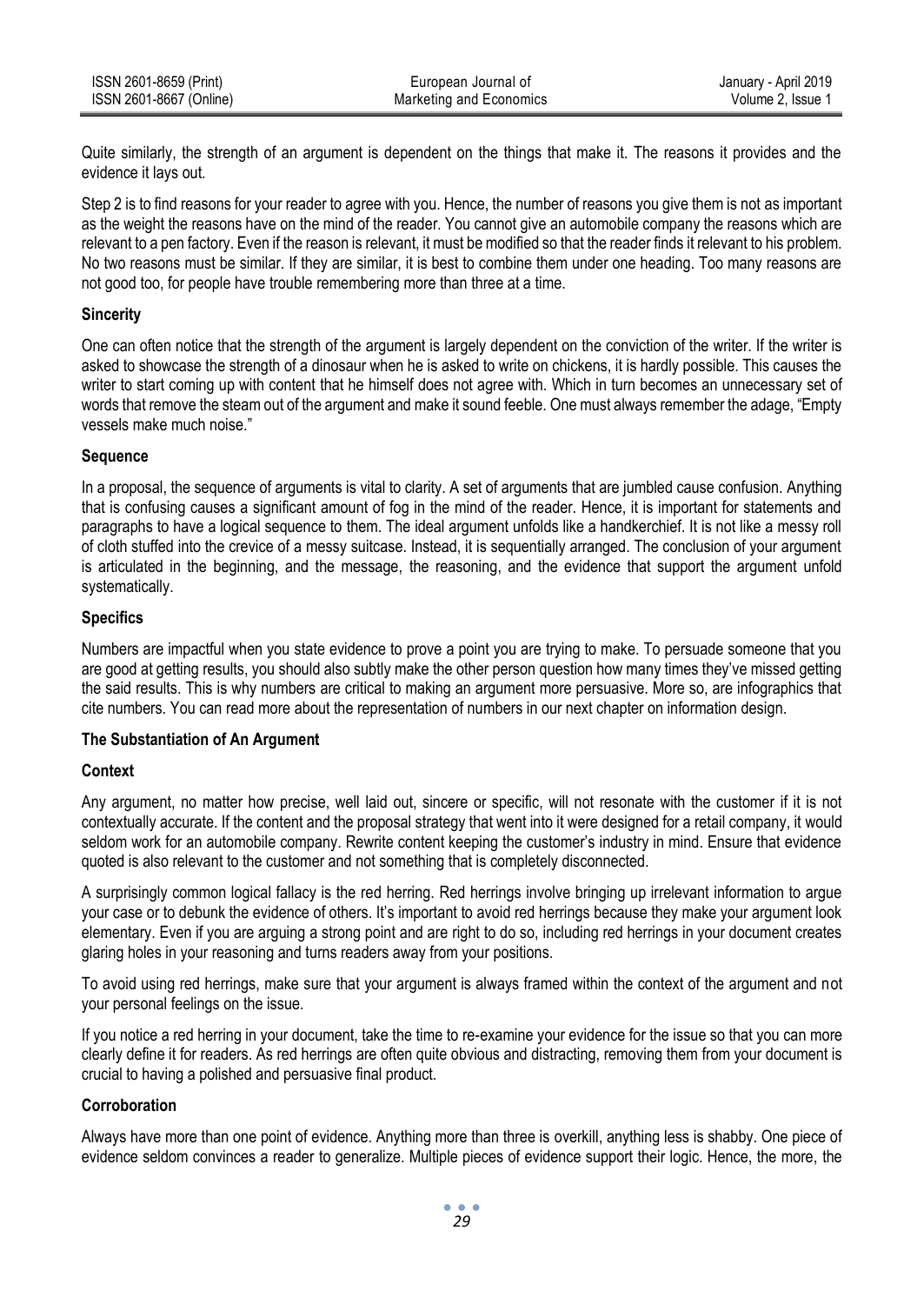| ISSN 2601-8659 (Print)  | European Journal of     | January - April 2019 |
|-------------------------|-------------------------|----------------------|
| ISSN 2601-8667 (Online) | Marketing and Economics | Volume 2. Issue 1    |

better. But don't let that get in the way of making your business document concise. If necessary, add a link where interested readers can click to read more about other businesses you've helped.

## **Circumventing**

The word "circumvent" means, "find a way around." Being prepared for opinions that counter your argument is an excellent practice. This is a better strategy than hoping that the reader does not find a counterpoint. Ensure that your writing at least addresses the obvious counterpoints that come against your arguments. Make it a point to call out the logical fallacies in the counterpoints against your argument.

## **Conclusion**

Once you have ensured that all counterpoints against your argument are addressed, tighten any loose ends, and restate your initial thesis. Usually, writers place a lot of effort to hook their readers at the beginning, but the steam goes off towards the end. Always aim to leave your reader with something to think about at the end. End with a question for the reader to think about or a call to action. Ensure that you have sufficiently edited your content once you are done with the writeup.

## **Conclusion**

Implement the Barbara Minto Principle to develop a proposal that eliminates insignificant content.

Implement Lovell's Structure of Arguments to develop logically airtight content while developing a persuasive document

Keeping your content concise and tight reduces the likelihood of logical fallacies.

Avoid having multiple contributors adding text to the document. Multiple contributors inevitably cause conflicting ideas to creep into the proposal; thereby creating logical fallacies

If multiple contributors must add content, ensure that content is carefully evaluated to assess and find logical fallacies.

Ensure that the person responsible for reviewing the document knows what logical fallacies are and is trained to find them.

You can avoid the logical fallacies created by gibberish and ambiguity by paying attention to readability statistics and using them extensively to evaluate the quality and readability of your content. Our research on the subject of ambiguity in proposals showed that complexities that arise from writing techniques actually cause customers to develop a distaste for the proposal. In one study, thirty people in a local Starbucks were given two documents each. One document was compiled with a lot of jargon and long sentences. The other was simple and easy to understand. Both were in effect- trying to share the same message. After the subjects read the two documents, they were given a list of character traits. The list of character traits had fifteen positive ("good") and fifteen negative ("bad") traits. Readers were asked to associate each document with a list of traits. The study found that 100% of the readers associated the document with jargon and complicated sentences with "obnoxiousness, rudeness, stubbornness, and unreliability." Not a single positive trait was attributed to the complex document. (Fugere, Hardaway, & Warshawsky, 2005)





Figure 6: How Readability Influences Likeability: Fugere's research shows us that the readers despise content that is hard to read. Complicated writing styles were found to be obnoxious and unreliable- while documents that were easy reading was found to be likable and empathetic. (Fugere, Hardaway, & Warshawsky, 2005)

Data and statistics are often wrongly used as an end-all argument. However, data is complicated and can be subjected to all forms of interpretations While using data and statistics, challenge "cause" and "effect."